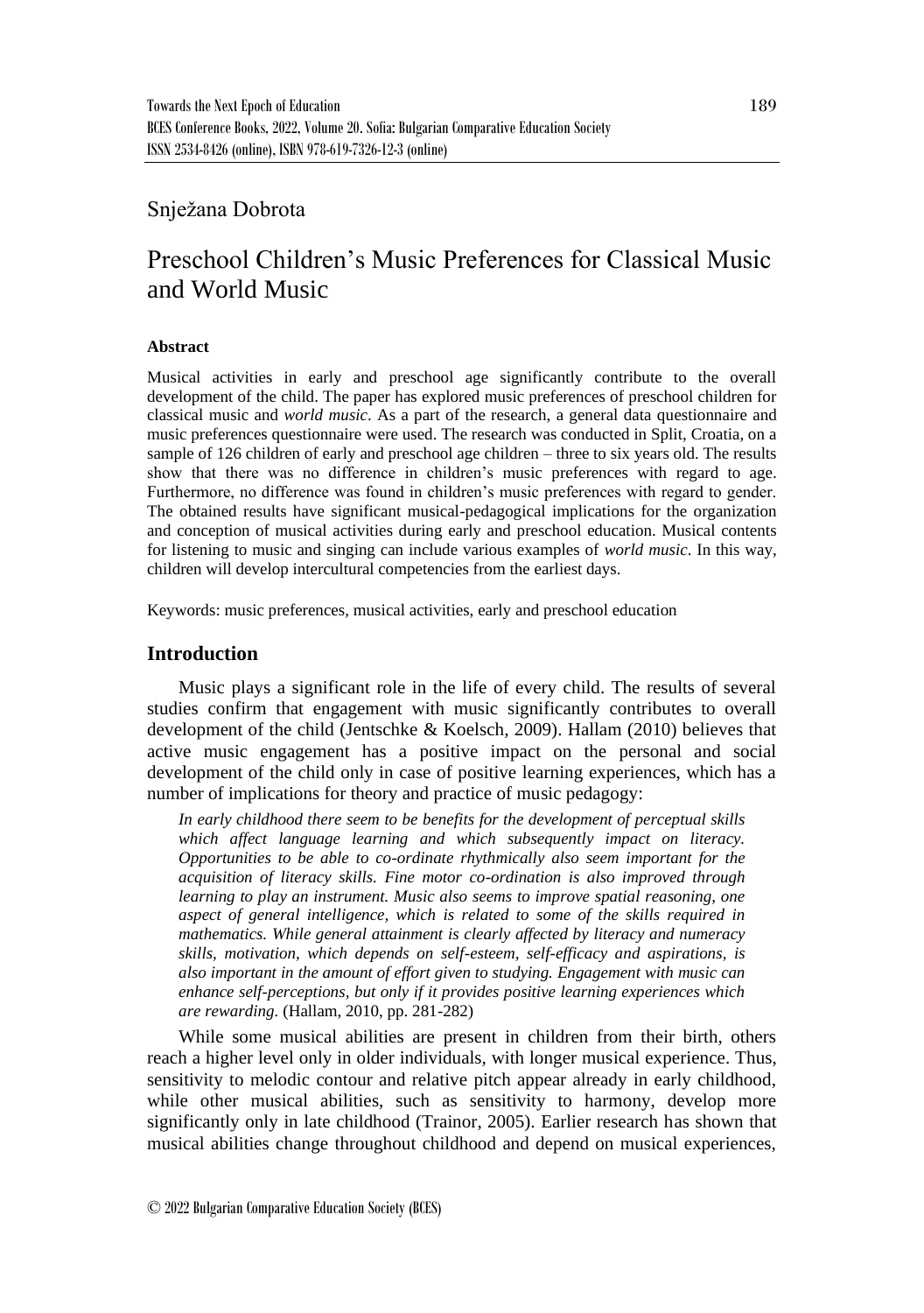such as everyday exposure to culture-specific music, called enculturation (Hannon & Trainor, 2007). Formal music instruction appears to encourage the development of musical abilities by shaping domain-specific perceptual and cognitive representations (Hannon & Trainor, 2007).

Early-age and preschool children are introduced to music through game, singing, listening, playing an instrument, taking part in musical games and countingout rhymes. Listening to music has special importance in the aesthetic education and children's introduction to the world of classical and traditional music.

The National Curriculum for Early Childhood and Preschool Education in Croatia (Ministry of Science and Education, 2015) encourages the development of eight key competences for lifelong learning: Communication in her/his mother tongue; Communication in foreign languages; Mathematical competence and basic competences in natural sciences and technology; Digital competences; Learning to learn; Social and civic competences; Initiative-taking and entrepreneurship; Cultural awareness and expression. Introducing different musical styles, primarily classical and traditional Croatian music as well as various forms of *world music*, significantly contributes to strengthening the competence related to children's cultural awareness and expression, but also their social and civic competence.

The results of research on children's musical preferences generally show that children prefer almost all musical styles, but that such preferences decrease with age (Brittin, 2000; McCrary, 2000). Consequently, the period of early and preschool education is the optimal time to introduce children to different musical styles, primarily classical music, Croatian traditional music, and various forms of *world music*. Roulston (2006) explored children's preferences and concluded that children show distinct preferences for an eclectic range of music from very early ages, that they prefer rock and popular music, that music listening at that age was characterized by a reliance on diverse technologies, with listening inextricably interwoven with viewing, and that music listening and experiences in the home varied considerably from what was offered in the school and daycare settings.

Peery and Peery (1986) assessed musical preferences of 45 preschool children (mean age 4.7 years). The study incorporated an experimental design with parallel groups. Six classical and two popular pieces were evaluated. All children showed high preferences for all pieces during the pretest. The experimental group received weekly 45-minute classes during which they listened to classical music, sang classical themes, played musical games, learned the names and sounds of various instruments, etc. Posttest results indicate the experimental group preferred the classical selections significantly more than the control group, who experienced a decline in preference for the classical pieces. The authors conclude that repeated listening to music, along with the appropriate methodological design of music listening activities, significantly contributes to increasing children's musical preferences.

Yim et al. (2014) have examined children's musical preference in Hong Kong and in South Australia by applying a data mining technique (Self Organising Maps), which is a clustering method that groups similar data objects together. The sample was composed of 228 young children aged 4-5 years and their parents/caregivers in the Hong Kong Special Administrative Region (HKSAR) of the People's Republic of China and in the Adelaide city of South Australia (SA). The results have shown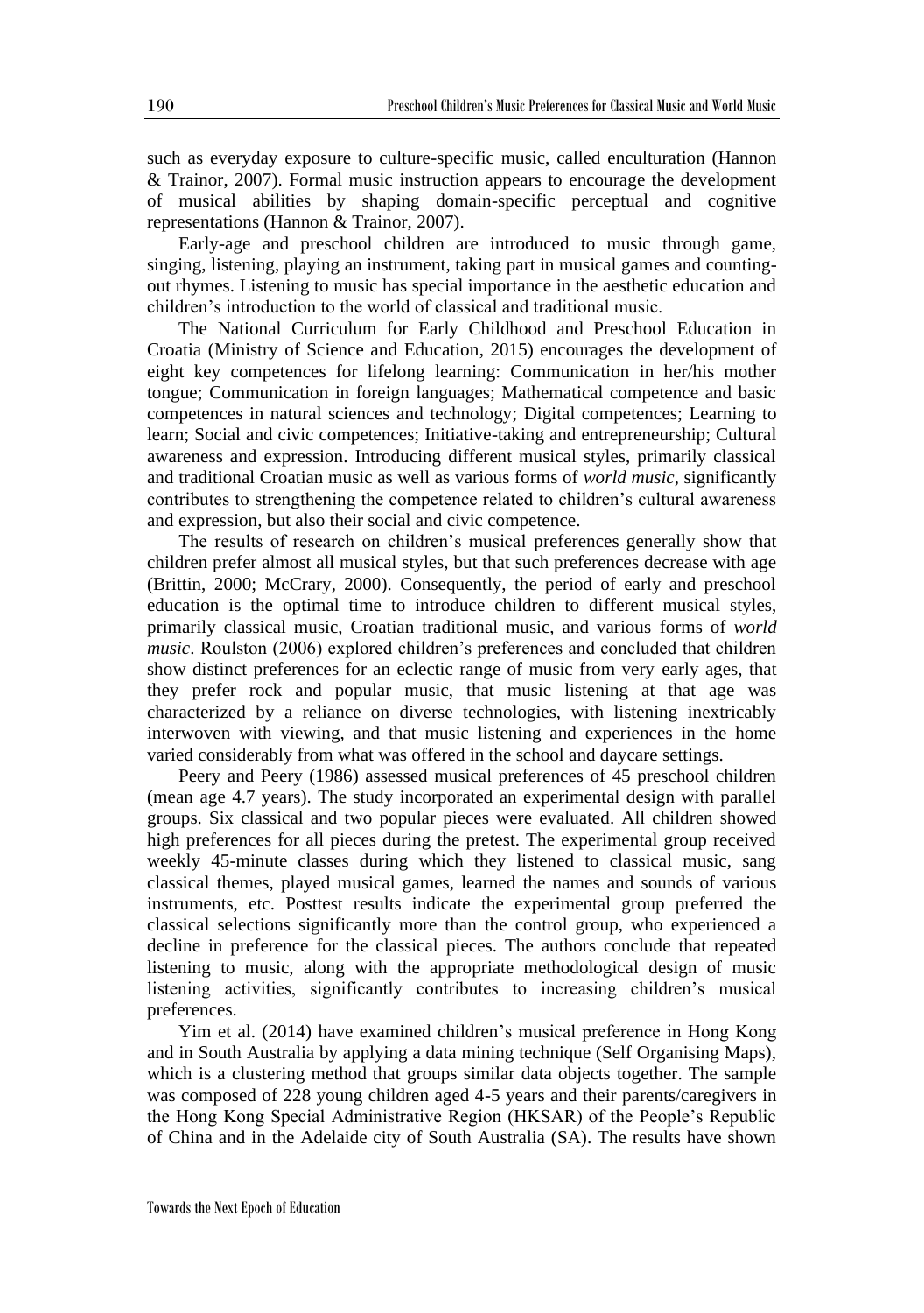that dancing/moving is the most preferred musical activity among all children in the investigation, but dancing/moving is a more preferred activity by children in HKSAR than in SA. More HKSAR children indicated their clear and strong preference in playing instruments. South Australian children are more likely to indicate their least preferred musical activity than HKSAR children.

Arriaga-Sanz et al. (2017) have analysed the musical preferences of children in early childhood education and have tried to determine the learning environment where these preferences develop, as well as to identify both teachers' and families' degree of knowledge of these preferences. The study was conducted on the Spanish sample and a total of 286 five-year-old children, their parents and their teachers participated.

Research on children's musical preferences is mainly oriented toward educational settings, i.e., examining children's musical preferences in school or kindergarten. However, some researchers focus on the home environment and observe the types of musical activities and the impact of the media to which children are exposed at home. Custodero et al. (2003) investigated how parents describe children's engagement with music at home, while Custodero (2006) also conducted in-depth ethnographic accounts of the singing practices of families with young children. The above studies provide an insight into children's engagement with music at home, especially into their singing and listening practices.

### **Research aim, problems, and hypotheses**

The aim of this research is to examine early-age and preschool children's musical preferences for classical music and *world music.*

In accordance with the stated aim, the following research problems were formulated:

- 1. to investigate the influence of age on the preferences for classical and *world music*; and
- 2. to investigate the influence of gender on the preferences for classical and *world music.*

In accordance with the defined research problems, the following hypotheses were set up:

- **H1**: *Younger children, compared to older children, show greater preferences for classical and world music*.
- **H2**: *Girls, compared to boys, show greater preferences for classical and world music*.

### **Method**

#### *Participants*

The study was conducted in two kindergartens in the city of Split: *Grigor Vitez Kindergarten* and *Marjan Kindergarten*. A total of 126 children of early and preschool age (F=66, M=60), three to six years old, participated in the research.

#### *Research instrument and procedure*

For the purposes of the research, a two-part questionnaire was constructed as well. The first part contains questions related to the socio-demographic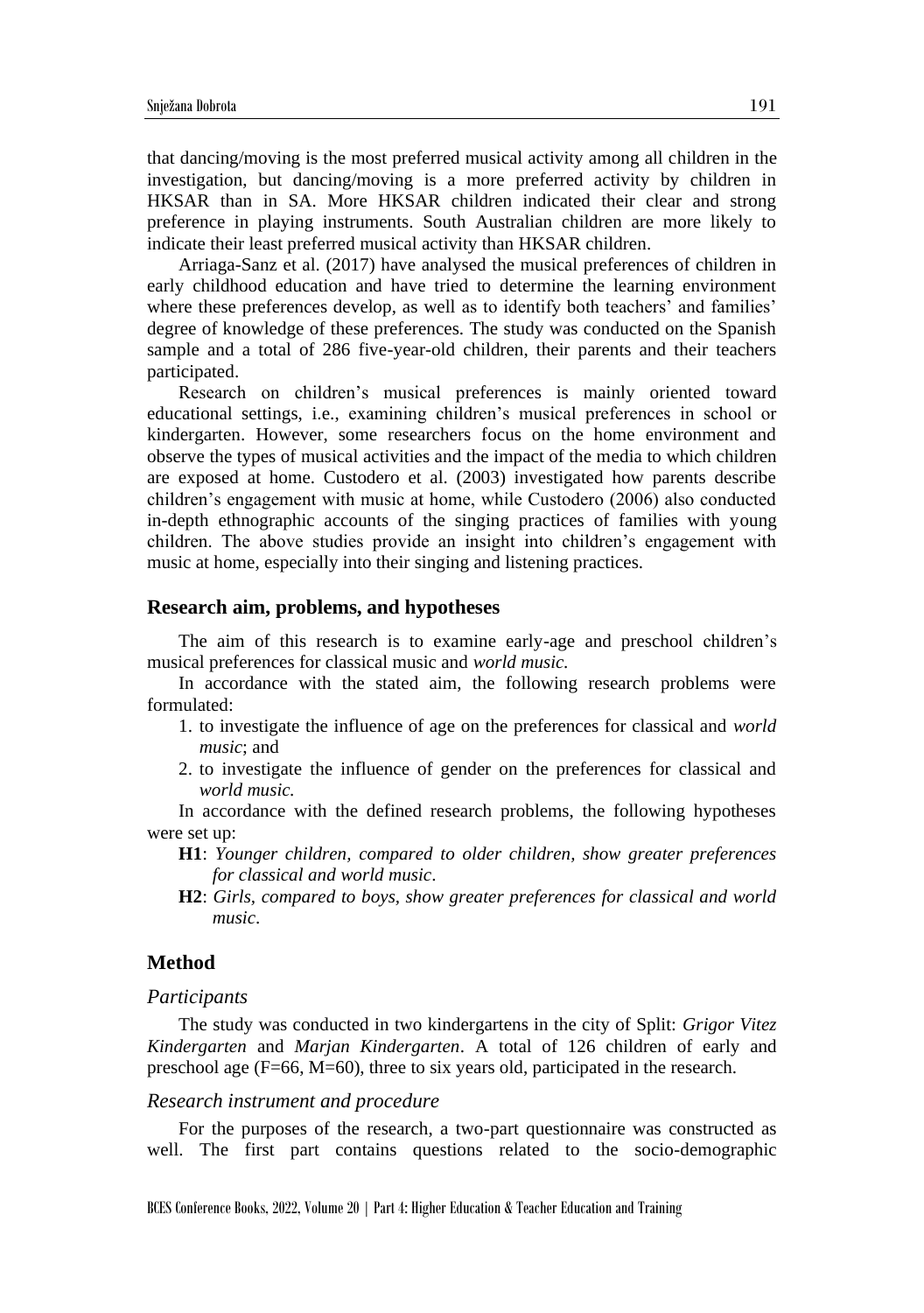characteristics of the participants (gender, age). The second part of the questionnaire related to the research of music preferences which were examined using a personal computer, speakers and 10 musical fragments. The participants' task was to listen to a piece and assess the degree of liking it on a Likert-type scale marking the appropriate emoticon. The compact disc was designed exclusively for the purposes of this research, and the criteria for music selections were the above hypotheses.

A compact disc with five classical pieces was used in the research (P. I. Čajkovski: Trepak (Russian Dance), Nutcracker; J. Brahms: Hungarian Dance No. 5 in G Minor; J. Offenbach: Can Can, Orpheus in the Underworld; W. A. Mozart: Sonata No. 11 in A Major, K. 331, Alla Turca; G. Rossini: William Tell, ouverture) along with five pieces of *world music* (Danilushka & Natasha: Casatschok; Dark Isle Bagpiper: Scotland the Brave; Zorba's Dance (Sirtaki); Will Glahé Orchestra: Clarinet Polka; Akwaaba Traditional African Drum and Dance Ensemble in Bedford). The Cronbach α for the classical music subscale is 0.77, and for the *world music* subscale 0.79. Since the distribution of preferences for music selections differs significantly from the normal distribution (K-S d=.14;  $p<0.01$ ), nonparametric statistics procedures will be applied in further analyzes.

### *Data analysis*

Apart from descriptive statistics (mean, standard deviation, Cronbach  $\alpha$ ), in data analysis a Chi-square test was used to check whether children's musical preferences differ with respect to gender and age. For data analysis statistic application STATISTICA 13 was used.

### **Results**

As for the average degree of preference for the music pieces, the children rated the highest P. I. Čajkovski: Trepak (Russian Dance), Nutcracker (4.30)*,* and the lowest J. Brahms: Hungarian Dance No. 5 in G Minor (3.87).

**H1**: *Younger children, compared to older children, show greater preferences for classical and world music*.

To examine whether the preferences for classical music and *world music* differ with respect to children's age, the  $\chi^2$  test was conducted. The results indicate that there is no difference in children's musical preferences with respect to age  $(\chi^2=17,96; df=12; p=0,12)$ , which made us reject the first hypothesis.

**H2**: *Girls, compared to boys, show greater preferences for classical and world music*.

To test the above hypothesis, the  $\chi^2$  test was performed. The results show that there is no difference in children's musical preferences with respect to gender  $(\chi^2=4,51; df=4; p=0,34)$ , which made us reject the second hypothesis.

### **Discussion**

Generally, younger children, compared to older children, are more open and flexible toward music in general, and thus toward classical music and *world music*. Such results are in line with the results of the research by Dobrota and Sarajčev (2021), which confirm the open-earedness hypothesis, i.e., children's openness to different styles of music.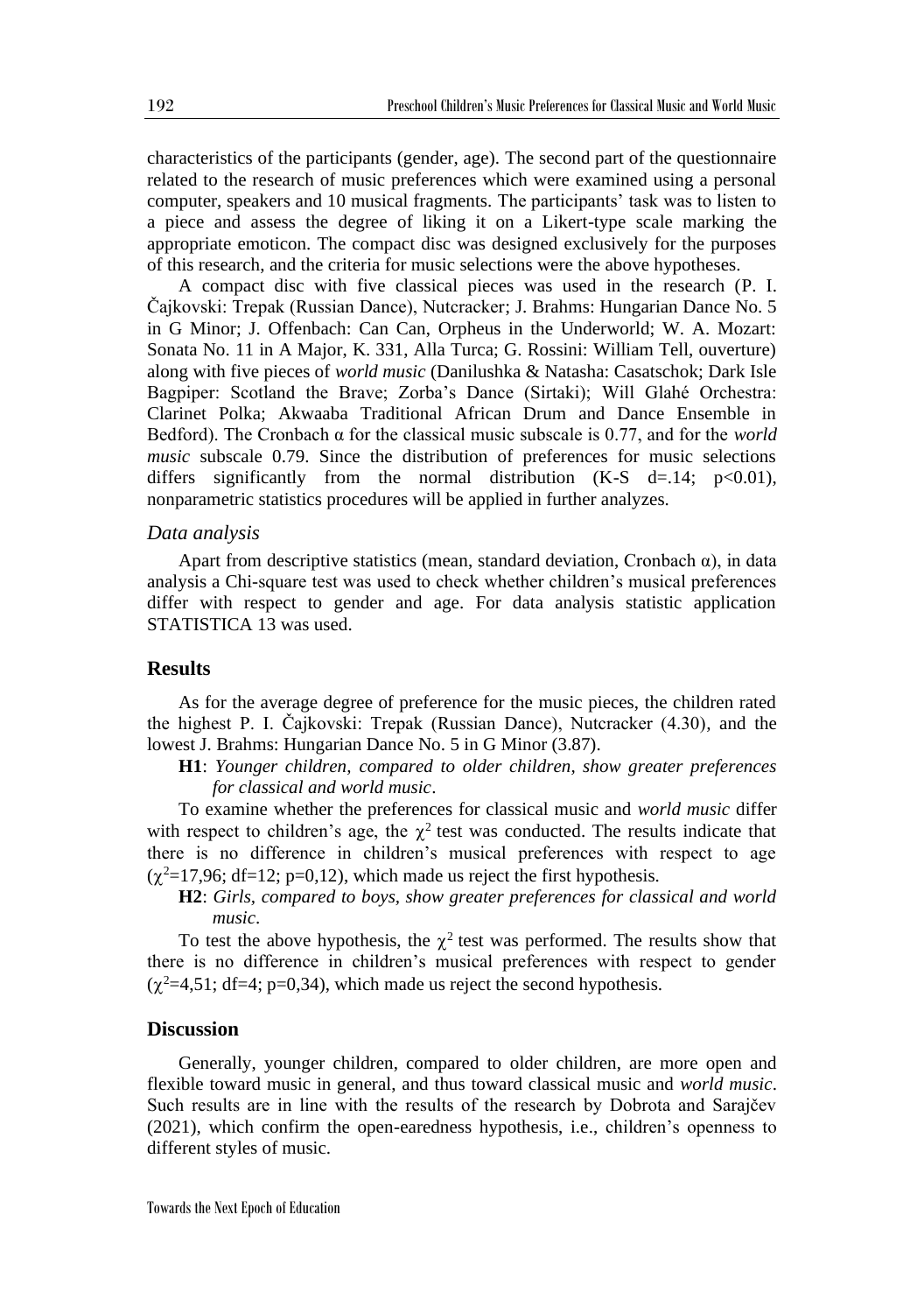The obtained results have significant implications for designing musical activities for children of early and preschool age. Bearing in mind children's openness to unknown and new musical styles, musical activities at that age can be designed so as to include children-appropriate pieces of classical music, traditional music, and various forms of *world music*.

Furthermore, the results of this study did not confirm that girls, compared to boys, show greater preferences for classical and *world music*. Such results are inconsistent with the research results confirming that girls, compared to boys, have more positive attitudes toward music and prefer more diverse musical styles, which can be explained by better music education received by girls (Harrison & O'Neill, 2003).

Pollatou et al. (2004) investigated whether there were differences between boys and girls at the age of five concerning their musical aptitude, rhythmic ability and performance in gross motor skills. The results reveal no differences in musical aptitude and gross motor skills performance, but do show differences in rhythmic ability test results in favor of girls. Considering that rhythmic competence is strongly inter-related with children's motor coordination, the concluding authors' suggestion for the preschool physical education curriculum is to incorporate specific rhythmic activities.

We can conclude that music plays an important role in children's life. Music engagement in the early childhood education includes different activities, such as singing, listening, playing instruments and dancing. All these activities contribute to the development of the children's intercultural sensitivity, especially singing and listening to music. Music is an important media that can contributes to the development of the children's musical mind.

#### **Conclusion**

The results of this research have significant implications for designing musical activities in kindergarten. The most important scientific contribution of the research is based on the fact that children of early and preschool age are open to different types of music and that their musical taste is not limited to certain musical styles. Therefore, it is possible to include different types of music in the musical activities of children of this age, provided that such music is appropriate to children's abilities.

It is thus possible to introduce children of early and preschool age into the African musical tradition by singing, playing, and listening to African music. As an example, we can use *Che Che Koolay*, a song originally performed by the Fanti tribe from Ghana but sung all over the world. The mode of the song is minor/modal, and main characteristics of the song is that it is movement/dance song, call and response song, with sixteenth-eighth-sixteenth note patterns. This song can be included in all activities (singing, listening, playing an instrument), but also in a complete project aimed to introduce African civilization. Another example can be the song *Salibonani (Hello, how are you?)* from Zimbabwe.

These songs are suitable for children of early and preschool age, who through the activities of singing, playing or listening get to know African music and culture, which enriches their knowledge, but also develops openness and tolerance for the new and unknown. In this way, in addition to the development of musical abilities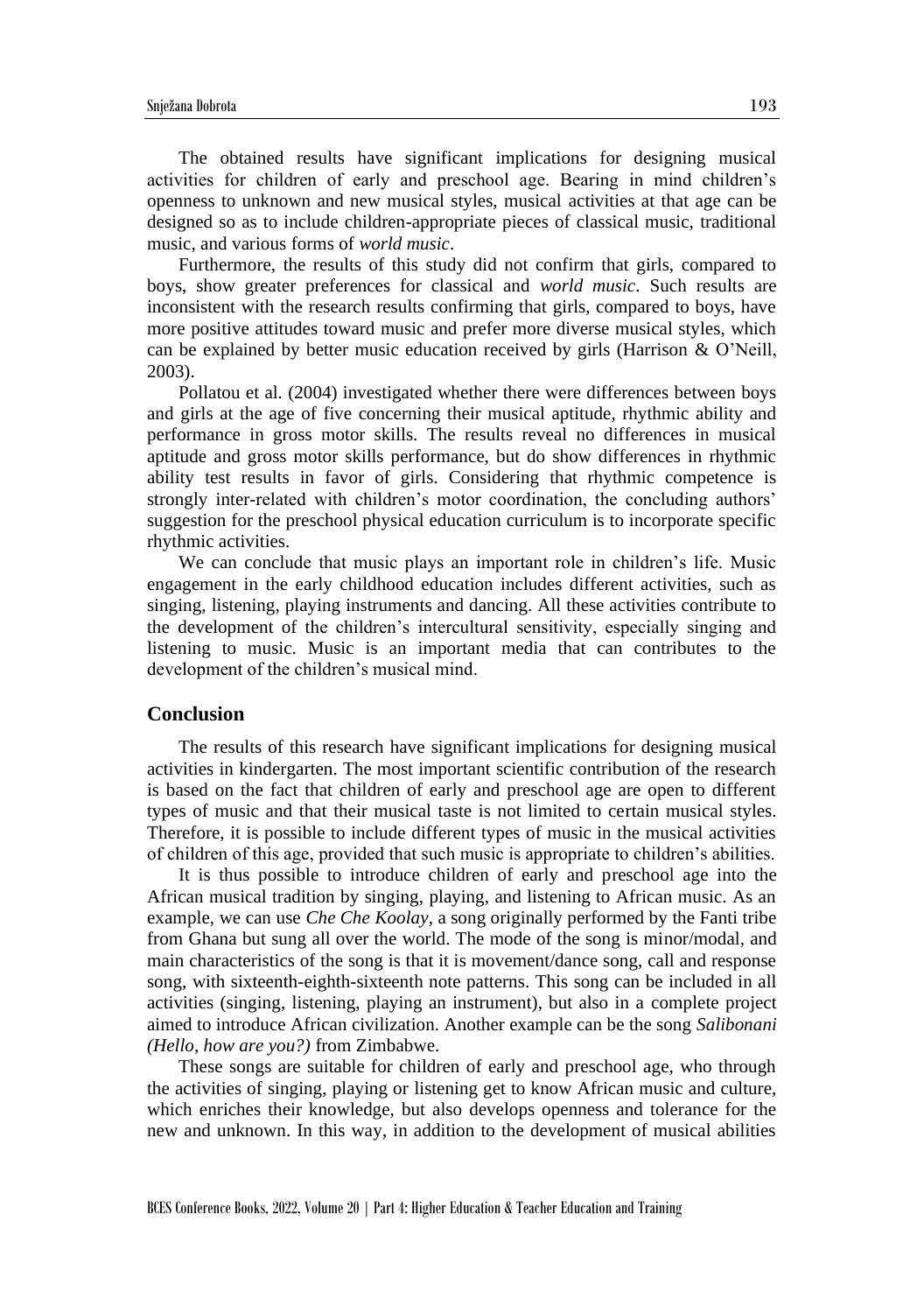and aesthetic education of children, the development of intercultural sensitivity and intercultural attitudes is also encouraged.

Musical activities as well as artistic activities in general represent one of the fundamental modes of expression for children. Children cannot fully express themselves through speech or writing, but they can express themselves through movement, sound, and art in general. They express themselves, but they also learn in that way.

*What a child has heard in his first six years of life cannot be eradicated later. Thus it is too late to begin teaching at school, because a child stores a mass of musical impressions before school age, and if what is bad predominates, then his fate, as far as music is concerned, has been sealed for a lifetime.*

Zoltán Kodály, Children's Day Speech, 1951

### **References**

- Arriaga-Sanz, C., Riaño-Galán, M.-E., Cabedo-Mas, A. & Berbel-Gómez, N. (2017): Songs are taught, songs are learnt: musical preferences in early childhood. *Music Education Research*, 19(3), 309-326.
- Brittin, R. V. (2000): Children's preference for sequenced accompaniments: the influence of style and perceived tempo. *Journal of Research in Music Education*, 48(3), 237-248.
- Custodero, L. A. (2006): Singing practices in 10 families with young children. *Journal of Research in Music Education*, 54(1), 37-56.
- Custodero, L. A., Britto, P. R. & Brooks-Gunn, J. (2003): Musical lives: A collective portrait of American parents and their young children. *Applied Developmental Psychology*, 24, 553-572.
- Dobrota, S. & Sarajčev, M. (2021): Students' Musical Preferences for Classical Music, 20<sup>th</sup> Century Music, and World Music – The Open-Earedness Hypothesis. *Školski vjesnik: časopis za pedagoška i školska pitanja*, 70(1), 11-42.
- Hallam, S. (2010): The power of music: Its impact on the intellectual, social and personal development of children and young people. *International Journal of Music Education*, 28(3), 269-289.
- Hannon, E. E. & Trainor, L. J. (2007): Music acquisition: Effects of enculturation and formal training on development. *Trends in Cognitive Science*, 11, 466-472.
- Harrison, A. C. & O'Neill, S. A. (2003): Preferences and children's use of gender-stereotyped knowledge about musical instruments: Making judgements about other children's preferences. *Sex Roles*, 49, 389-400.
- Jentschke, S. & Koelsch, S. (2009): Musical training modulates the development of syntax processing in children. *Neuroimage*, 47(2), 735-744.
- McCrary, J. (2000): Ethnic majority/minority status: children's interactions and affective responses to music. *Journal of Research in Music Education*, 48(3), 249-261.
- Ministry of Science and Education, Republic of Croatia (2015): National Curriculum for Early Childhood and Preschool Education. *Narodne Novine*, 2015.01.5.
- Peery, J. C. & Peery, I. W. (1986): Effects of Exposure to Classical Music on the Musical Preferences of Preschool Children. *Journal of Research in Music Education*, 34(1), 24- 33.
- Pollatou, E., Karadimou, K. & Gerodimos, V. (2004): Gender differences in musical aptitude, rhythmic ability and motor performance in preschool children. *Early Child Development and Care*, 175(4), 361-369.